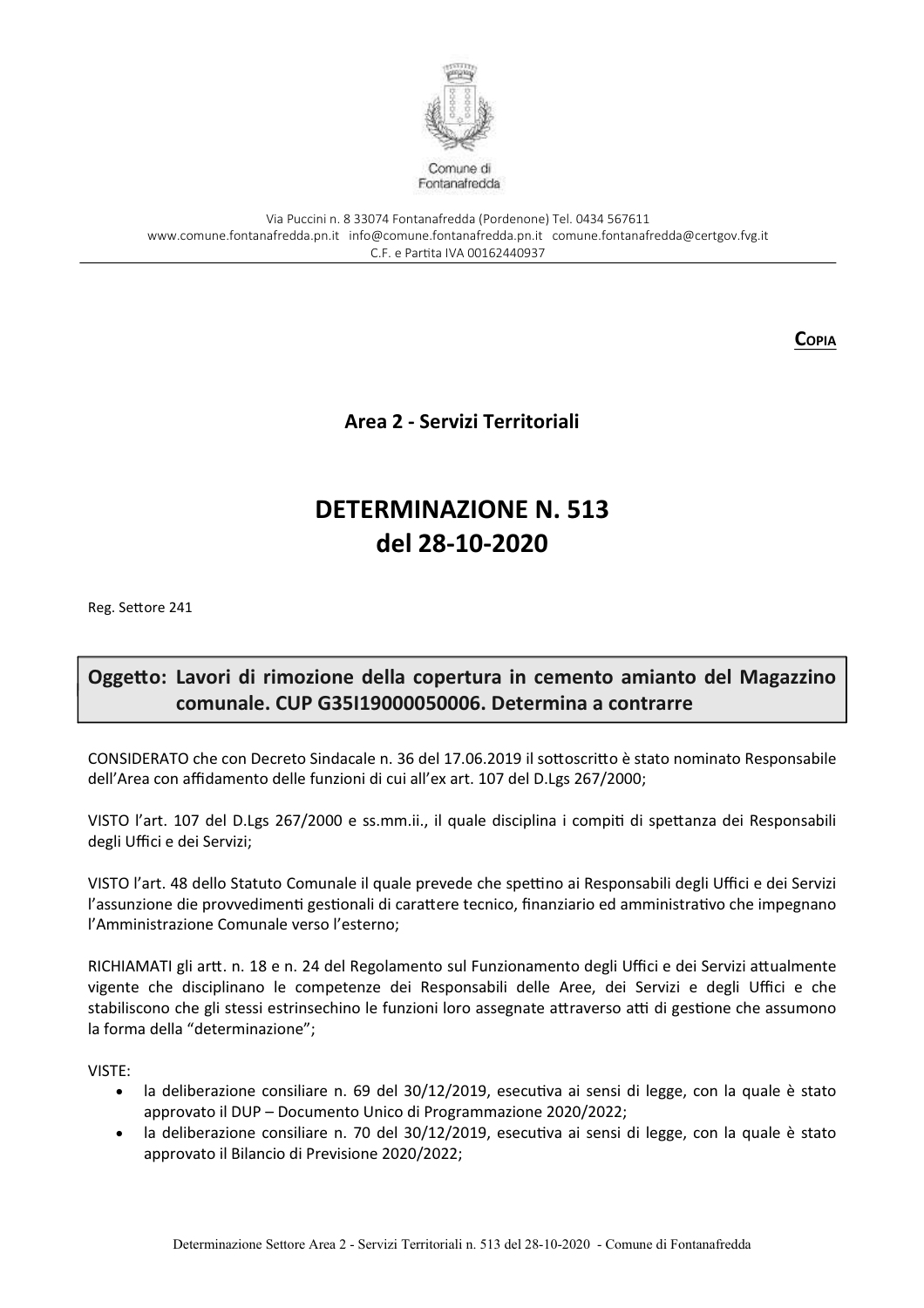RICHIAMATA deliberazione n. 69 del 11/07/2019 della Giunta Comunale con cui è stato approvato il Piano esecutivo di gestione 2019-2021 ed il Piano degli obiettivi e della performance 2019/2021 e quindi sono state attribuite ai responsabili di Area le dotazioni finanziarie e strumentali per l'attuazione dei programmi;

ATTESO che ai sensi dell'art. 147 bis del d.lgs. 267/2000 e s.m.i. è stato eseguito il controllo preventivo di regolarità amministrativa, attestando la regolarità e la correttezza dell'azione amministrativa.

VISTI:

- lo Statuto comunale;
- $\bullet$  il D.Lgs 267/2000 e ss.mm.ii.;
- il Regolamento di Contabilità;  $\bullet$
- · il Regolamento sull'ordinamento degli uffici e dei servizi;
- i principi contabili in materia di imputazione delle spese di cui all'allegato 4/2 del D.Lgs 118/2011;

Richiamato il Decreto n. 3931/Amb del 02.10.2019 – prenumero 4098 - Sgrif-Pn/Ami-32, con il quale la Regione Autonoma Friuli Venezia Giulia – Direzione centrale difesa dell'ambiente, energia e sviluppo sostenibile - Servizio disciplina gestione rifiuti e siti inquinati- ha concesso al Comune di Fontanafredda un contributo di € 100.000,00.-,ai sensi dell'art. 3 c. 27 della l.r. n. 20/2015 e del d.P.Reg. 28.08.2015 n. 0178/Pres., destinato alla rimozione dell'amianto dall'edificio "magazzino comunale" sito in via G. Galilei civ. 25;

Vista la Determinazione n. 561 del 14.11.2019, con la quale è stato affidato all'ing. Alfredo Nardi, iscritto all'ordine degli ingegneri di Treviso al n. 1556, avente studio professionale a Conegliano in via Papa Giovanni XXIII n. 15 - c.f. NRD LRD 63L22 C957K e p.i. 02297790269, l'incarico professionale relativo alla progettazione, il coordinamento per la sicurezza e la direzione lavori, riferiti all'intervento sopra descritto;

Vista la Deliberazione di Giunta Comunale n. 55 del 07.07.2020, con la quale è stato approvato il progetto di fattibilità tecnica ed economica dell'intervento, dell'importo complessivo di € 215.000,00 dei quali € 160.485,92 per lavori a base d'asta (inclusi € 10.985,92 per oneri sicurezza);

Vista la Deliberazione di Giunta Comunale n. 72 del 31.08.2020, con la quale è stato approvato il progetto di definitivo dell'intervento, dell'importo complessivo di € 215.000,00 dei quali € 160.485,92 per lavori a base d'asta (inclusi € 10.985,92 per oneri sicurezza);

Richiamata infine la deliberazione di Giunta Comunale n. 78 del 07.09.2020, con la quale è stato approvato il progetto esecutivo dei lavori, redatto dal professionista ing. Alfredo Nardi, progetto dell'importo complessivo di € 215.000,00.- esponente il seguente quadro economico di spesa:

| A) Somme a base d'appalto:                    | € 160.486,57                                    |
|-----------------------------------------------|-------------------------------------------------|
| - importo lavori                              | € 149.500,00                                    |
| - oneri sicurezza non soggetti a ribasso      | 10.986,57<br>€                                  |
| B) Somme a disposizione dell'Amministrazione: |                                                 |
| - spese tecniche                              | 15.000,00<br>€                                  |
| - iva sui lavori e oneri sicurezza            | 35.307,05<br>€                                  |
| - oneri previdenziali e iva su spese tecniche | 4.032,00<br>€                                   |
| - imprevisti                                  | 174,38<br>€                                     |
|                                               | 54.513,43<br>Sommano<br>€                       |
|                                               | € 215.000,00<br>Importo complessivo di progetto |

Dato atto che l'intervento è inserito nella programmazione dell'Ente, ed in particolare nel Programma Triennale delle oo.pp. 2020-2022 ed elenco annuale 2020, approvati con Deliberazione Consiliare n. 68 del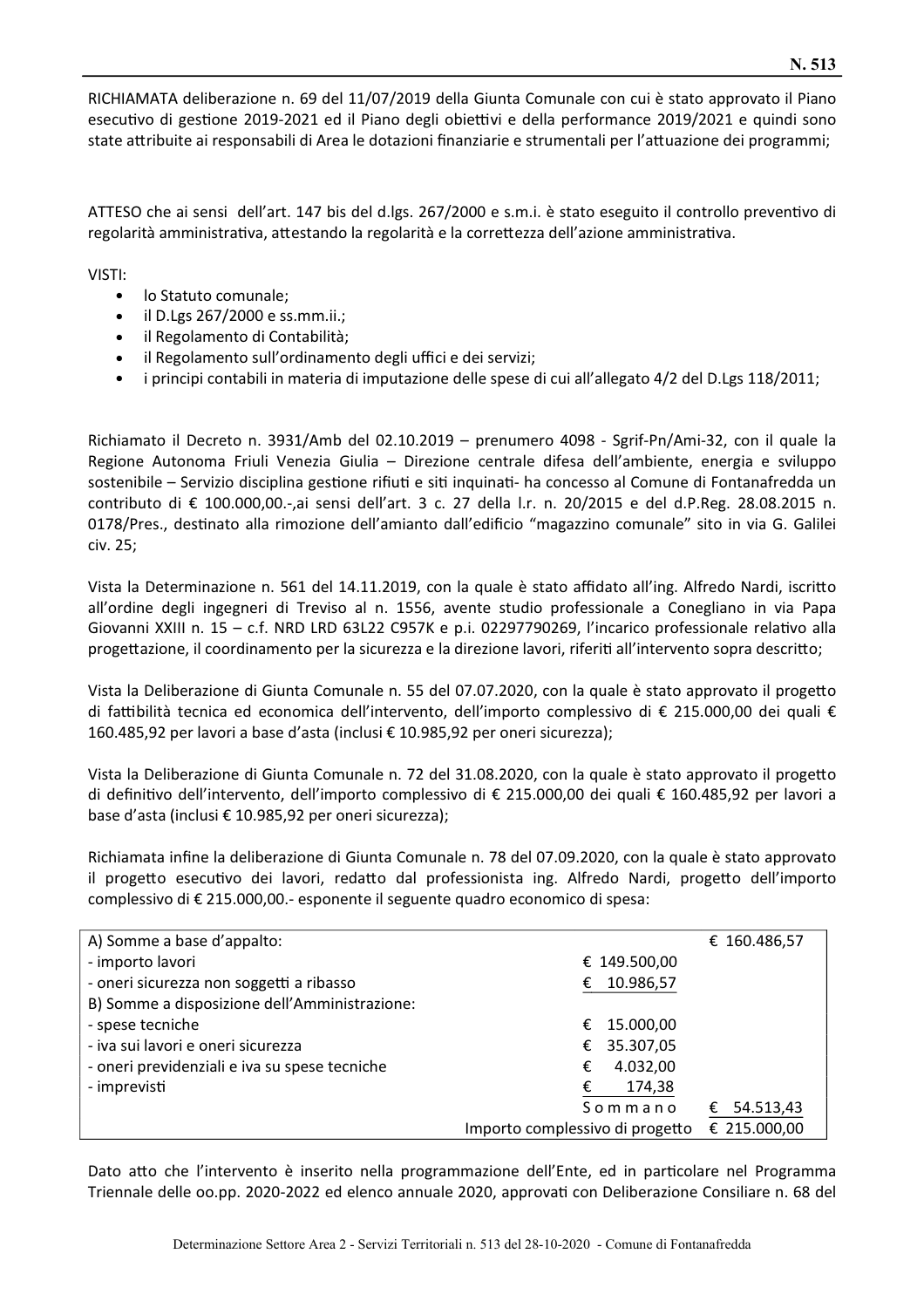30.12.2019 e successivamente aggiornato con Deliberazioni Consiliari n. 8 del 12.06.2020, n. 26 del 16.07.2020 e n. 35 del 28.09.2020, nei quali l'intervento medesimo è identificato dal Codice CUI L00162440937202000005;

Dato atto che si può provvedere quindi all'indizione di apposita procedura di gara per l'affidamento dei lavori;

Visto il D.L. 16.07.2020 n. 76, come convertito con Legge 11.09.2020 n. 120, recante "Misure urgenti per la semplificazione e l'innovazione digitale", ed in particolare l'art. 1 comma 2 lett. b) dello stesso, che prevede:

"fermo quanto previsto dagli articoli 37 e 38 del decreto legislativo n. 50 del 2016, le stazioni appaltanti procedono all'affidamento delle attività di esecuzione di lavori, servizi e forniture, nonché dei servizi di ingegneria e architettura, inclusa l'attività di progettazione, di importo inferiore alle soglie di cui all'articolo 35 del decreto legislativo n. 50 del 2016 secondo le seguenti modalità:

- $a)$  ...(omissis)...
- b) Procedura negoziata, senza bando, di cui all'articolo 63 del decreto legislativo n. 50 del 2016, previa consultazione di almeno cinque operatori economici, ove esistenti, nel rispetto di un criterio di rotazione degli inviti, che tenga conto anche di una diversa dislocazione territoriale delle imprese invitate, individuati in base ad indagini di mercato o tramite elenchi di operatori economici, per l'affidamento di servizi e forniture, ivi compresi i servizi di ingegneria e architettura e l'attività di progettazione, di importo pari o superiore a 75.000 euro e fino alle soglie di cui all'articolo 35 del decreto legislativo n. 50 del 2016 e di lavori di importo pari o superiore a 150.000 euro e inferiore a 350.000 euro ... (omissis)..."

Ritenuto che per l'affidamento dei lavori si procederà quindi in maniera autonoma, in conformità a quanto previsto dall'art. 37 del D.Lgs. 50/2016 e s.m.i., e che gli stessi saranno affidati con il criterio del minor prezzo ai sensi dell'art 36 comma 9-bis del medesimo D.Lgs. 50/2016 e s.m.i., con ribasso percentuale unico da applicarsi sull'importo a corpo posto a base di gara;

Dato atto che la procedura negoziata verrà svolta previa consultazione di almeno cinque operatori economici, per mezzo della piattaforma telematica di negoziazione "eAppalti FVG", ai sensi dell'art. 58 del D.Lgs.n. 50/2016 e s.m.i. all'interno della quale sarà presente la relativa lettera d'invito e la documentazione richiesta per dar luogo alla procedura;

Dato atto che il criterio di aggiudicazione sarà quello del "Minor prezzo" ai sensi art. 95, comma 4, lettera a) del D.Lgs. 50/2016, con valutazione del ribasso percentuale unico da applicarsi sull'importo a corpo posto a base di gara;

Preso atto che per la tracciabilità dei flussi finanziari ex legge 136/2010 e s.m.i., in esecuzione delle disposizioni di cui alla Determinazione n. 10 del 22.12.2010 emanate dall'Autorità per la Vigilanza sui Contratti Pubblici, il CIG attribuito per tale affidamento è il seguente: 848629582B;

Ricordato che il Cup dell'opera è il seguente: G35I19000050006;

Tutto ciò premesso;

## **DETERMINA**

Per quanto espresso nelle premesse del presente atto che qui si intendono integralmente richiamate

Di procedere all'indizione della procedura di gara per l'affidamento in appalto dei "lavori di rimozione"  $1_{-}$ della copertura in cemento amianto del Magazzino comunale", appalto che sarà effettuato mediante procedura negoziata, previa consultazione di almeno cinque operatori economici, come previsto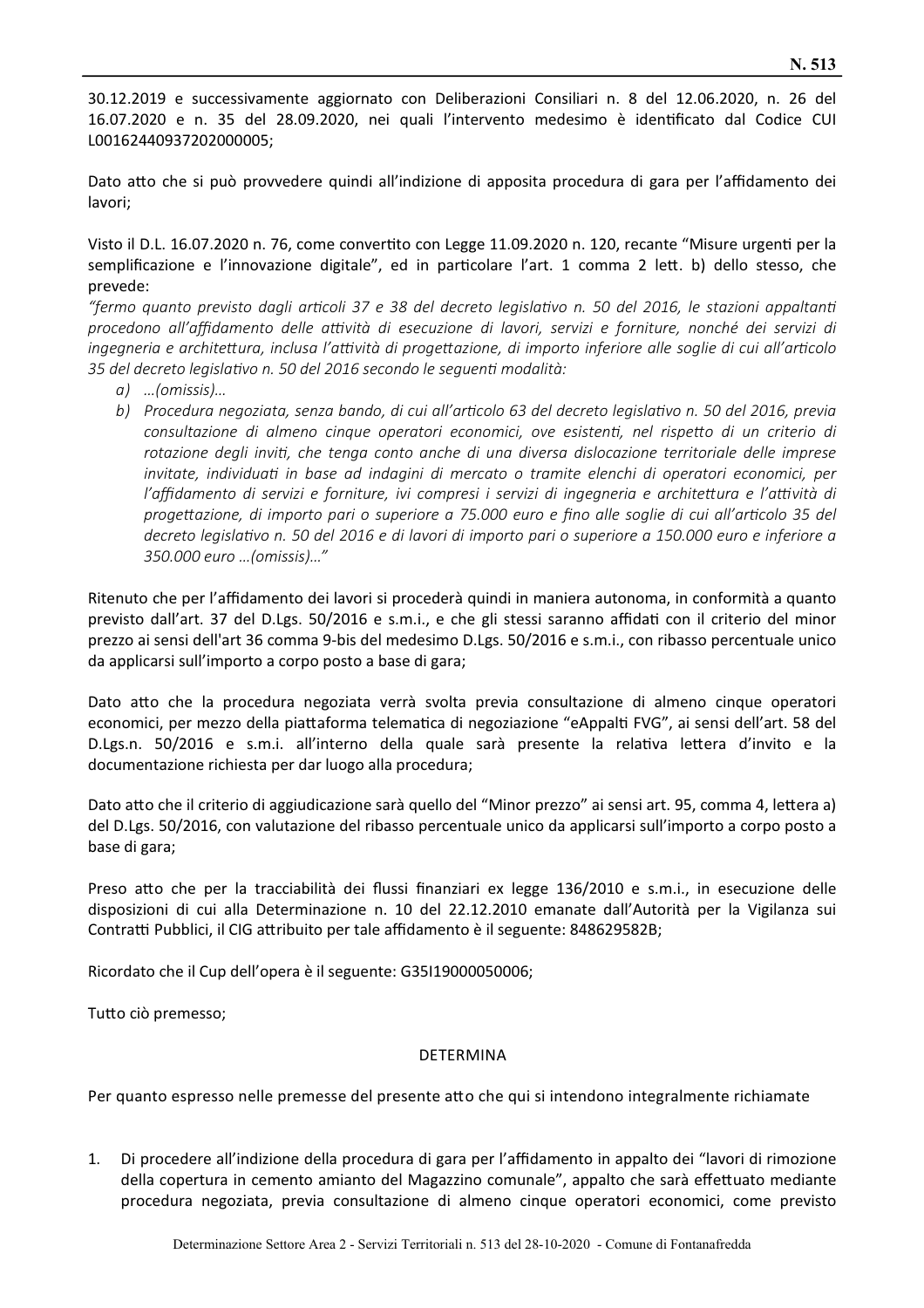dall'art. 1 comma 2 lettera b) del D.L. 16.07.2020 n. 76, come convertito con Legge 11.09.2020 n. 120, recante "Misure urgenti per la semplificazione e l'innovazione digitale", con indizione di apposita procedura di gara sulla piattaforma telematica di negoziazione "eAppalti FVG";

- $2.$ Di dare atto che l'importo dell'appalto oggetto della presente gara ammonta a complessivi Euro 160.486,57 di cui: Euro 149.500,00 soggetti a ribasso ed Euro 10.986,57 per oneri per la sicurezza non soggetti a ribasso; il corrispettivo è da determinarsi a corpo;
- $3<sub>1</sub>$ Di assumere quindi il relativo impegno di spesa per l'importo di complessivi € 195.793.62 iva inclusa. imputando lo stesso al capitolo 9721 di Bilancio - voce "interventi di rimozione amianto magazzino comunale" - p.d.c.f. 2.02.01.09.999 - ove risulta stanziato il finanziamento a copertura dell'opera in parola;
- 4. Di stabilire che la lettera d'invito preveda, quale criterio di aggiudicazione dell'appalto, quello del prezzo più basso, inferiore a quello posto a base di gara, ai sensi dell'art. 36, comma 9-bis, del Codice, determinato mediante unico ribasso sull'importo a corpo posto a base di gara;
- $5.$ di rendere noto, ai sensi dell'art. 5 della Legge 241/1990 e s.m.i., che il responsabile del procedimento è il sottoscritto Responsabile dell'Area 2 Servizi Territoriali, e che lo stesso svolge anche le funzioni di RUP di cui all'art. 31 del D.Lgs. n. 50/2016 e s.m.i.;
- 6. Inoltre, con la firma del presente atto il sottoscritto dichiara di aver autovalutato l'assenza di conflitti di interesse ai sensi dell'art. 1, comma 41, della Legge n. 190/2012, in riferimento a quanto previsto dal vigente "Piano triennale per la prevenzione della corruzione e per la trasparenza 2020 - 2022", approvato con Deliberazione di Giunta Comunale n. 7 del 27.01.2020.

Il Responsabile di Area

**F.to Prosser Alessio**